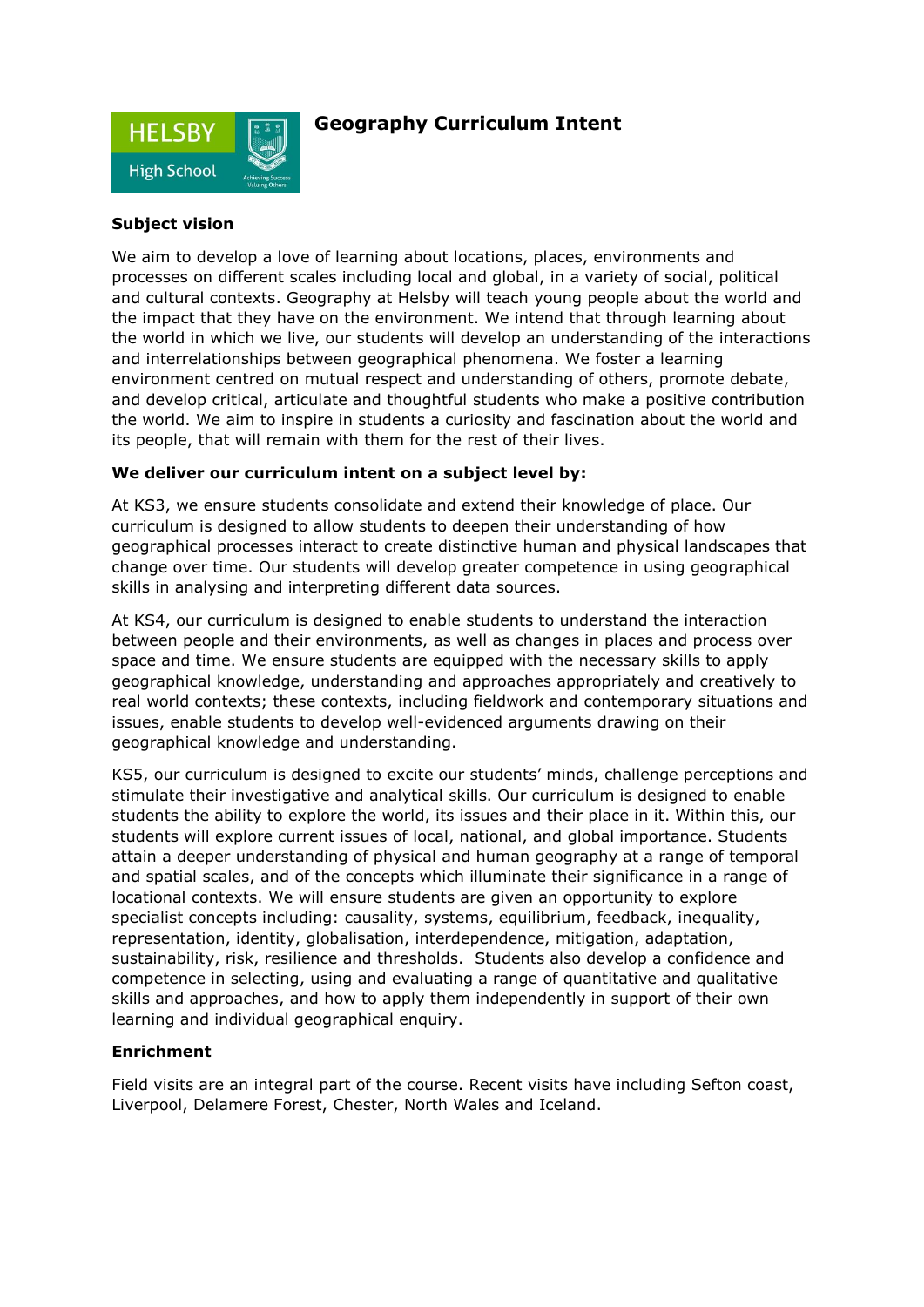In *Geography*, students '**Achieve success'** by:

| Encouraging high aspiration and a love of<br>learning | Students are encouraged to work<br>independently and collaboratively, to read<br>widely, and to engage in debate on current<br>affairs, including local, national and<br>international issues.                                                      |
|-------------------------------------------------------|-----------------------------------------------------------------------------------------------------------------------------------------------------------------------------------------------------------------------------------------------------|
| Maximising progress and potential                     | Career opportunities, including STEM, are<br>showcased and promoted through the<br>delivery of the curriculum.                                                                                                                                      |
| Providing rewarding learning experiences              | Well planned and resource rich lessons are<br>delivered with purpose, enthusiasm and<br>clear intent. Student learning takes place<br>in a calm and productive learning<br>environment. Discussion, critical thinking<br>and debate are encouraged. |
| Offering diverse opportunities                        | Geography offers students the opportunity<br>to learn about different cultures and<br>societies. A range of field visits are<br>delivered, encompassing a diverse range of<br>human and physical environments.                                      |
| Recognising and celebrating all<br>achievement        | We are committed to celebrating the<br>achievements of our students. Students<br>are challenged and encouraged to exceed<br>their own target grades, and rewards and<br>acknowledgement of individual<br>achievement is recognised.                 |

# In *Geography*, students '**Value Others'** by:

| Contributing to a safe school environment | Students are taught in a calm, safe and<br>productive learning environment.<br>Students' opinions are debated,<br>considered and respected. All field visits<br>are risk assessed.                                                                                        |
|-------------------------------------------|---------------------------------------------------------------------------------------------------------------------------------------------------------------------------------------------------------------------------------------------------------------------------|
| Showing tolerance, respect and fairness   | Geography lessons are taught in a spirit<br>of openness, tolerance, respect and<br>fairness for all. All students have the right<br>to feel safe in their classes, to air<br>opinions, and to engage in debate in a<br>way that is courteous and respectful of<br>others. |
| Listening to and respecting others' views | Students are taught to respect the views of<br>others and to develop listening as a means<br>to enhance understanding.                                                                                                                                                    |
| Appreciating and embracing diversity      | Geography offers students the<br>opportunity to learn about different<br>cultures and societies. Students learn                                                                                                                                                           |